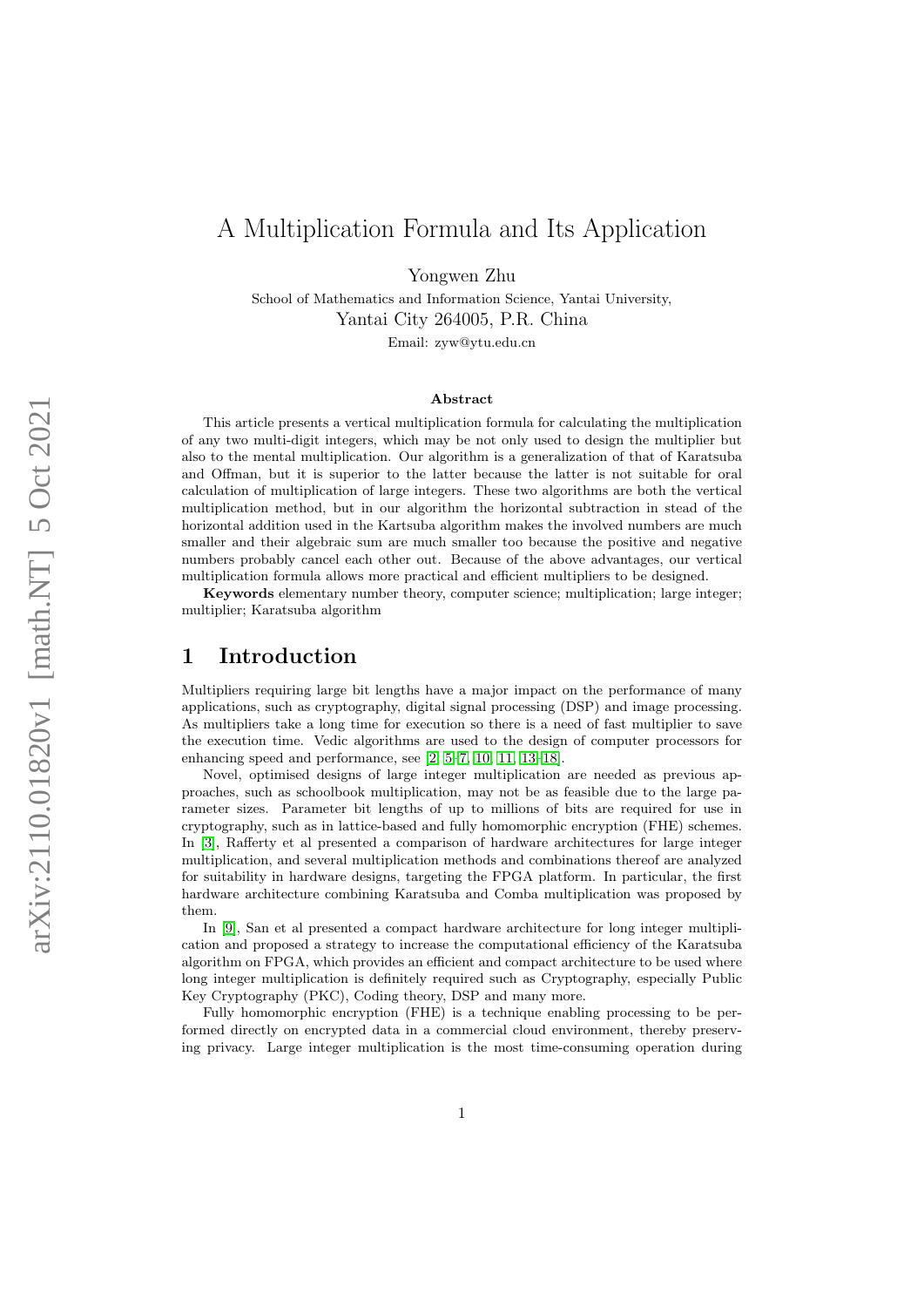the FHE. In [\[20\]](#page-14-0), Hua et al proposed an operands merging method of the number theoretic transform (NTT) multiplication butterfly unit. Then by using the operands merging method and a fast modulo method, the multiplier would improve the area requirements and performance. For a combined single trace attack on global shuffling long integer multiplication and its novel countermeasure, one can consult [\[12\]](#page-13-8).

In [\[19\]](#page-13-9), Shi W. et al presented a configurable long integer multiplier tailored to subthreshold operation for ultra-low-power asymmetric en/decryption in semi-passive or passive systems. Their multiplier was composed of radix-4 booth de/encoders and two  $544 \times 164$ -bit partial product reduction tree arrays and reconfigurable data paths, which can be configured for multiple multiplications with different bit size.

Recently, Harvey and Hoeven presents an algorithm that computes the product of two n-bit integers in  $O(n \log n)$  bit operations, thus confirming a conjecture of Schönhage and Strassen from 1971. This new algorithm adopts a novel Gaussian resampling technique that reduces the integer multiplication problem to a collection of multidimensional discrete Fourier transforms over the complex numbers, which may be evaluated rapidly by means of Nussbaumer' s fast polynomial transforms, See [\[4\]](#page-13-10). However, in its current form, the new algorithm is not actually practical because the proof presented in the paper only works for very large numbers. Even if every number were written on hydrogen atoms, there would hardly be enough room to write them down in the observable universe.

In the present paper, we present a multiplication formula, which may be used to design the multiplier but also to mental multiplication. Our algorithm is a generalization of that of Karatsuba and Offman [\[3,](#page-13-6) [4,](#page-13-10) [10,](#page-13-2) [21\]](#page-14-1), but it is superior to the latter because the latter is not suitable for oral calculation of multiplication. Two algorithm are both the vertical multiplication method, but in our algorithm the horizontal subtraction in stead of the horizontal addition of Kartsuba algorithm makes the involved numbers are much smaller and their algebraic sum are much smaller too because the positive and negative numbers probably cancel each other out.

### 2 The basic formula of the rapid multiplication of two integers

As preparation of our main formula, we present the basic formula of the rapid multiplication of two integers, which was in effect used by some authors, see for example, [\[10,](#page-13-2) [22\]](#page-14-2). But here is the most specific and most general form of the formula.

Let's begin with a notion and its notation. For any two groups of numbers  $a_1, a_2, \ldots, a_n$ and  $b_1, b_2, \ldots, b_n$ , the cross product sum is defined as

$$
\begin{bmatrix} a_1 & a_2 & \cdots & a_n \\ b_1 & b_2 & \cdots & b_n \end{bmatrix} = \sum_{i=1}^n a_i \times b_{n+1-i} = a_1 \times b_n + a_2 \times b_{n-1} + \cdots + a_n \times b_1.
$$

For example, the cross product sum of  $1, 2, 3$  and  $4, 5, 6$  is

$$
\begin{bmatrix} 1 & 2 & 3 \\ 4 & 5 & 6 \end{bmatrix} = 1 \times 6 + 2 \times 5 + 3 \times 4 = 28.
$$

Evidently, the cross product sum of two numbers is exactly their product, that is,

$$
\begin{bmatrix} a \\ b \end{bmatrix} = a \times b.
$$

For example, to calculate the product  $123 \times 456$ , we can use the cross product sums. If we momentarily ignore the carry of all involved cross product sums, then the units of this product is equal to  $3 \times 6$ , that is  $\begin{bmatrix} 3 \\ 6 \end{bmatrix}$ 6 ; the tens is  $2 \times 6 + 3 \times 5$ , that is  $\begin{bmatrix} 2 & 3 \\ 5 & 6 \end{bmatrix}$ ; the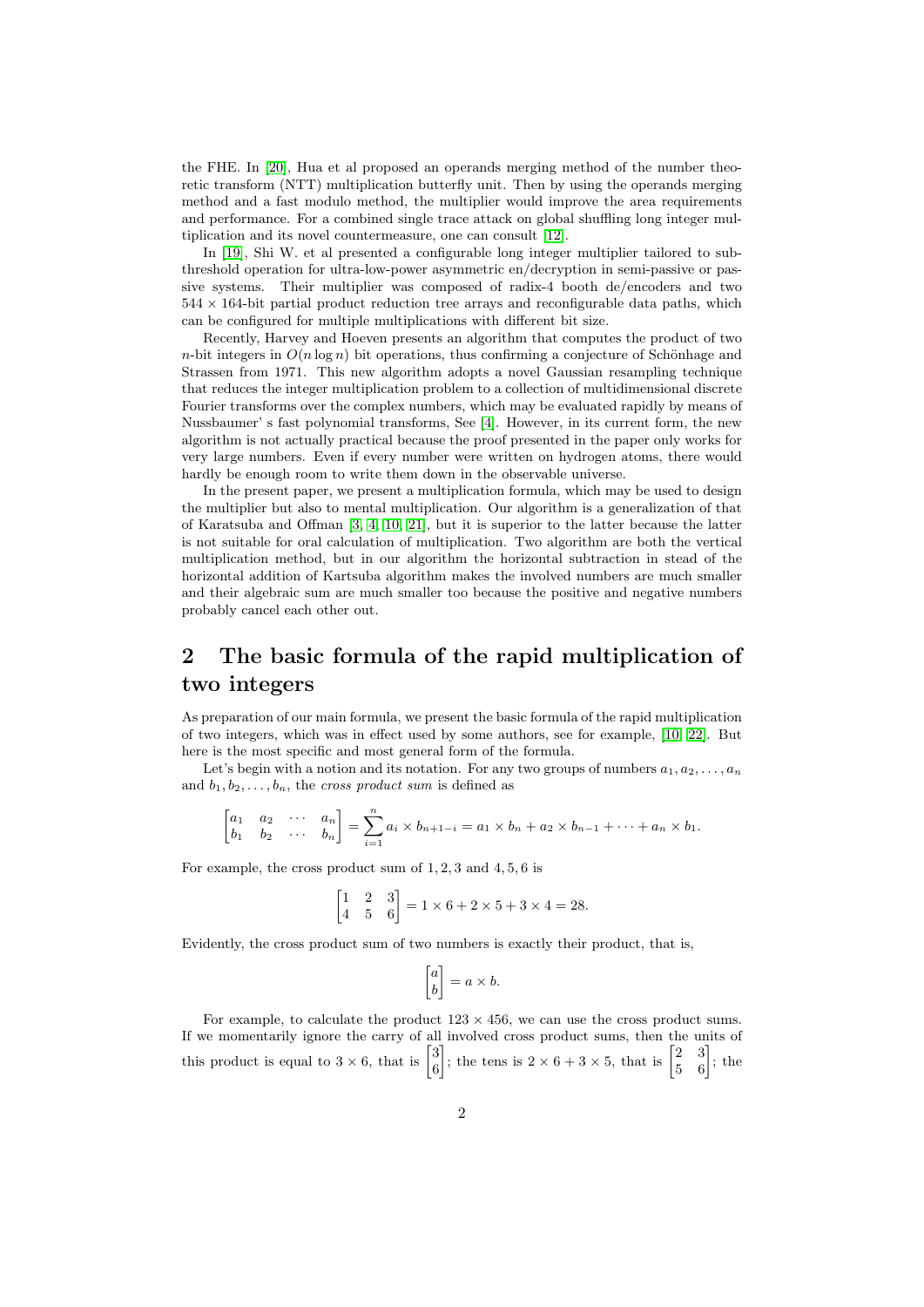hundreds is  $1 \times 6 + 2 \times 5 + 3 \times 4$ , that is  $\begin{bmatrix} 1 & 2 & 3 \\ 4 & 5 & 6 \end{bmatrix}$ ; the thousands is  $1 \times 5 + 2 \times 4$ , that is  $\begin{bmatrix} 1 & 2 \\ 4 & 5 \end{bmatrix}$ ; the ten-thousands is  $1 \times 4$ , that is  $\begin{bmatrix} 1 \\ 4 \end{bmatrix}$ 4 . Therefore,  $123 \times 456 = (\begin{bmatrix} 1 \\ 4 \end{bmatrix})$ 4  $\begin{bmatrix} 1 & 2 \ 4 & 5 \end{bmatrix}, \begin{bmatrix} 1 & 2 & 3 \ 4 & 5 & 6 \end{bmatrix}, \begin{bmatrix} 2 & 3 \ 5 & 6 \end{bmatrix}, \begin{bmatrix} 3 \ 6 \end{bmatrix}$ 6  $\big]$ ).

The final result of the product can be obtained by calculating each cross product sum and carrying out the rounding process:

 $123 \times 456 = (4, 13, 28, 27, 18) = (5, 5, t, 8, 8) = 56\,088$ 

where  $t$  represents the number 10, which causes a further carry.

Generally, we have

<span id="page-2-0"></span>**Lemma 1** (The Basic Formula of the Rapid Multiplication). For  $m > n$ , the product of an m-digit number  $(a_1, a_2, \ldots, a_m)$  and an n-digit number  $(b_1, b_2, \ldots, b_n)$  equals to

$$
(a_1, a_2, \ldots, a_m) \times (b_1, b_2, \ldots, b_n)
$$
  
=  $\begin{pmatrix} a_1 \\ b_1 \end{pmatrix}, \begin{bmatrix} a_1 & a_2 \\ b_1 & b_2 \end{bmatrix}, \cdots, \begin{bmatrix} a_1 & a_2 & \ldots & a_n \\ b_1 & b_2 & \ldots & b_n \end{bmatrix}, \begin{bmatrix} a_2 & a_3 & \ldots & a_{n+1} \\ b_1 & b_2 & \ldots & b_n \end{bmatrix}, \cdots, \begin{bmatrix} a_{m-n+1} & a_{m-n+2} & \ldots & a_m \\ b_1 & b_2 & \ldots & b_n \end{bmatrix}, \begin{bmatrix} a_{m-1} & a_m \\ b_2 & b_3 & \ldots & b_n \end{bmatrix}, \begin{bmatrix} a_m \\ b_{n-1} & b_n \end{bmatrix}, \begin{bmatrix} a_m \\ b_n \end{bmatrix}.$ 

For multi-digit numbers, we may use the segmented numbers. For example, for the sixdigit number 123 456, the segmentations by length 2 are (12, 34, 56), and the segmentations by length 3 are (123, 456). Notice that, the above basic formula (in Lemma [1\)](#page-2-0) is also applicable for segmented numbers whose segment length is greater than 1. Here is an example to use the basic formula of the rapid multiplication to segmented numbers:

Example 1. Using Lemma [1](#page-2-0) to segmented numbers with segment length 2, we can compute the following multiplication in mind:

$$
2976 \times 2924 = (29, 76) \times (29, 24) = \begin{pmatrix} 29 \\ 29 \end{pmatrix}, \begin{bmatrix} 29 & 76 \\ 29 & 24 \end{bmatrix}, \begin{bmatrix} 76 \\ 24 \end{bmatrix} \begin{pmatrix} 29 \\ 29 \end{pmatrix} = \begin{pmatrix} 29 \\ 29 \end{pmatrix}, \begin{bmatrix} 29 & 24 \end{bmatrix}, \begin{bmatrix} 29 \\ 24 \end{bmatrix} = \begin{pmatrix} 29 \\ 29 \end{pmatrix}, \begin{bmatrix} 76 \\ 24 \end{bmatrix} = \begin{pmatrix} 29 \\ 29 + 1 \end{pmatrix}, 0, \begin{bmatrix} 76 \\ 24 \end{bmatrix} \begin{pmatrix} 29 \\ 24 \end{pmatrix} = \begin{pmatrix} 29 \\ 30 \end{pmatrix}, 0, \begin{bmatrix} 76 \\ 24 \end{bmatrix} = \begin{pmatrix} 29 \\ 30 \end{pmatrix}, 0, \begin{bmatrix} 76 \\ 24 \end{bmatrix} = (870, 00, 1824) = (8, 70, 18, 24) = 8701824.
$$

#### 3 The vertical multiplication formula

As the main result of this paper, we shall present and prove the vertical multiplication formula, which may be applied to fast multiplication as well as computer science.

For each cross product sum  $\begin{bmatrix} a_1 & a_2 \\ b & b \end{bmatrix}$  $b_1$   $b_2$ with length 2, the *difference product* is defined as

$$
K_{12} = \begin{bmatrix} a_1 - a_2 \\ b_1 - b_2 \end{bmatrix} = (a_1 - a_2) \times (b_1 - b_2) = (a_2 - a_1) \times (b_2 - b_1).
$$

Then for any cross product sum

$$
\begin{bmatrix} a_1 & a_2 & \dots & a_n \\ b_1 & b_2 & \dots & b_n \end{bmatrix}
$$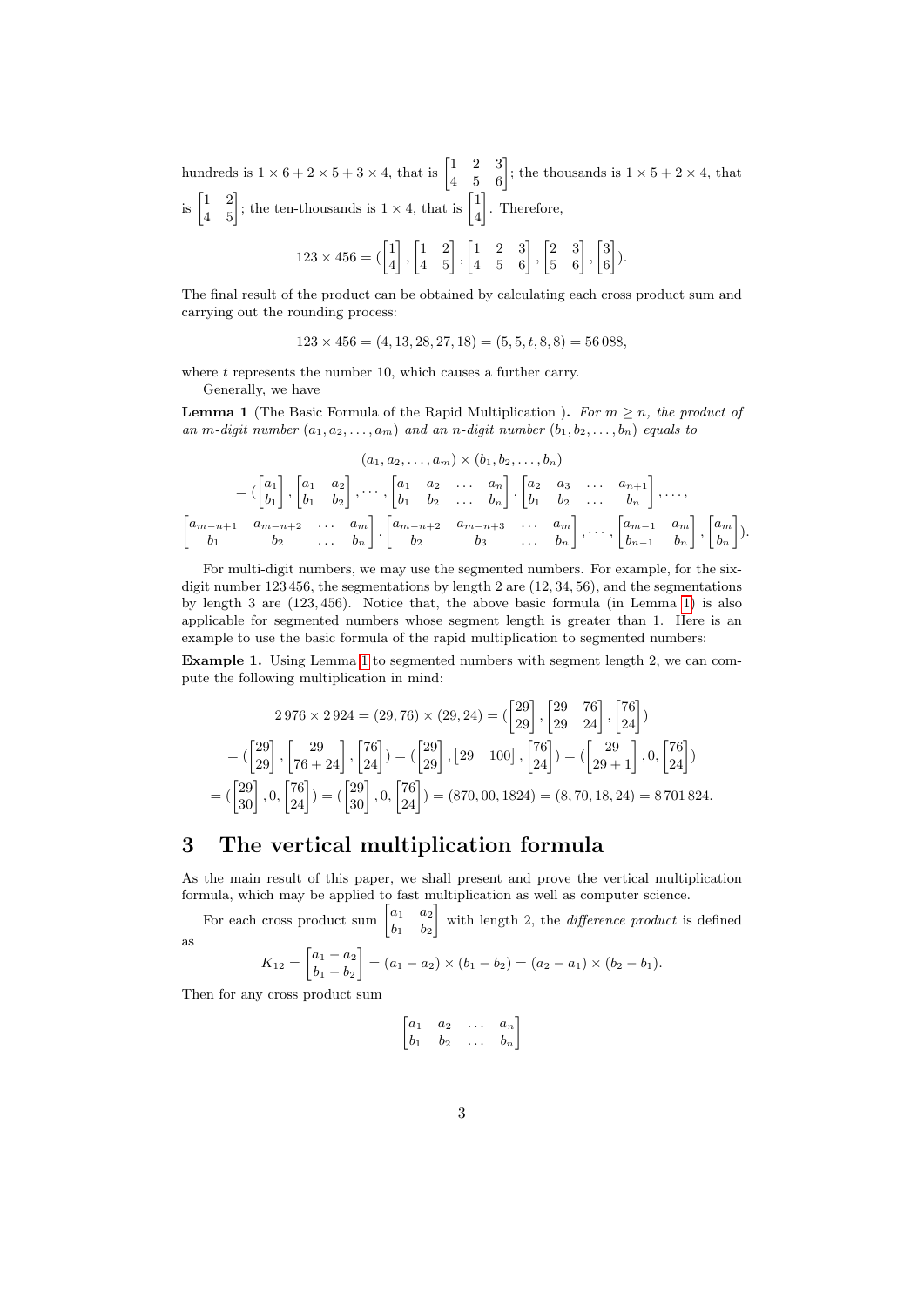with length  $n$ , the *symmetric difference* is defined as

$$
K_{12\cdots n} = \begin{cases} K_{1n} + K_{2,n-1} + \cdots + K_{m,m+1}, & if n = 2m \\ K_{1n} + K_{2,n-1} + \cdots + K_{m,m+2}, & if n = 2m+1. \end{cases}
$$

Since

$$
K_{12} = \begin{bmatrix} a_1 - a_2 \\ b_1 - b_2 \end{bmatrix} = \begin{bmatrix} a_1 \\ b_1 \end{bmatrix} + \begin{bmatrix} a_2 \\ b_2 \end{bmatrix} - \begin{bmatrix} a_1 & a_2 \\ b_1 & b_2 \end{bmatrix},
$$

we have that

$$
K_{12...n} = K_{1n} + K_{2,n-1} + \cdots
$$
  
=  $\begin{bmatrix} a_1 \\ b_1 \end{bmatrix} + \begin{bmatrix} a_n \\ b_n \end{bmatrix} - \begin{bmatrix} a_1 & a_n \\ b_1 & b_n \end{bmatrix} + \begin{bmatrix} a_2 \\ b_2 \end{bmatrix} + \begin{bmatrix} a_{n-1} \\ b_{n-1} \end{bmatrix} - \begin{bmatrix} a_2 & a_{n-1} \\ b_2 & b_{n-1} \end{bmatrix} + \cdots$   
=  $\begin{bmatrix} a_1 \\ b_1 \end{bmatrix} + \begin{bmatrix} a_2 \\ b_2 \end{bmatrix} + \cdots + \begin{bmatrix} a_n \\ b_n \end{bmatrix} - \begin{bmatrix} a_1 & a_2 & \cdots & a_n \\ b_1 & b_2 & \cdots & b_n \end{bmatrix}.$ 

Therefore, we obtain the following proposition.

Lemma 2. Each cross product sum equals to the corresponding vertical product sum minus the symmetric difference product sum, that is,

$$
\begin{bmatrix} a_1 & a_2 & \dots & a_n \\ b_1 & b_2 & \dots & b_n \end{bmatrix} = C_1 + C_2 + \dots + C_n - K_{12 \cdots n},
$$

where  $C_i = \begin{bmatrix} a_i \\ b_i \end{bmatrix}$  $b_i$ is the vertical product, for  $i = 1, 2, \ldots, n$ .

Let  $C = (C_1, C_2, \ldots, C_n)$ . C is also called the vertical product of a and b. For any two n-digit natural numbers, we apply the the basic rapid multiplication formula [1](#page-2-0) and the above lemma to obtain that

$$
(a_1, a_2, ..., a_n) \times (b_1, b_2, ..., b_n)
$$
  
=  $\begin{pmatrix} a_1 \\ b_1 \end{pmatrix}, \begin{bmatrix} a_1 & a_2 \\ b_1 & b_2 \end{bmatrix}, \dots, \begin{bmatrix} a_1 & a_2 & \dots & a_n \\ b_1 & b_2 & \dots & b_n \end{bmatrix}, \begin{bmatrix} a_2 & a_3 & \dots & a_n \\ b_2 & b_3 & \dots & b_n \end{bmatrix}, \dots, \begin{bmatrix} a_{n-1} & a_n \\ b_{n-1} & b_n \end{bmatrix}, \begin{bmatrix} a_n \\ b_n \end{bmatrix})$   
=  $(C_1, C_1 + C_2 - K_{12}, C_1 + C_2 + C_3 - K_{123}, \dots, C_1 + C_2 + \dots + C_n - K_{12} \dots n, C_2 + C_3 + \dots + C_n, C_2 + C_3 + \dots + C_n, C_1 + C_2 + C_3, \dots, C_1 + C_2 + \dots + C_n, C_2 + C_3 + \dots + C_n, \dots, C_{n-1} + C_n, C_n) - (0, K_{12}, K_{123}, \dots, K_{12} \dots n, K_{2} \dots n, \dots, K_{n-1,n}, 0)$   
=  $(C_1, C_2, \dots, C_n) \times (1, 1, \dots, 1) - K,$ 

where  $K = (0, K_{12}, K_{123}, \cdots, K_{12\cdots n}, K_{2\cdots n}, \ldots, K_{n-1,n}, 0)$  is called the *tare*. Therefore, we obtain the main results of this paper

**Theorem 1** (Vertical Multiplication Formula). Suppose that  $K$  is the above tare. Then

$$
(a_1, a_2,..., a_n) \times (b_1, b_2,..., b_n) = (C_1, C_2,..., C_n) \times (\underbrace{1, 1,..., 1}_{n}) - K.
$$

Note This formula is also able to be used for segmented numbers with each segment length greater than 1.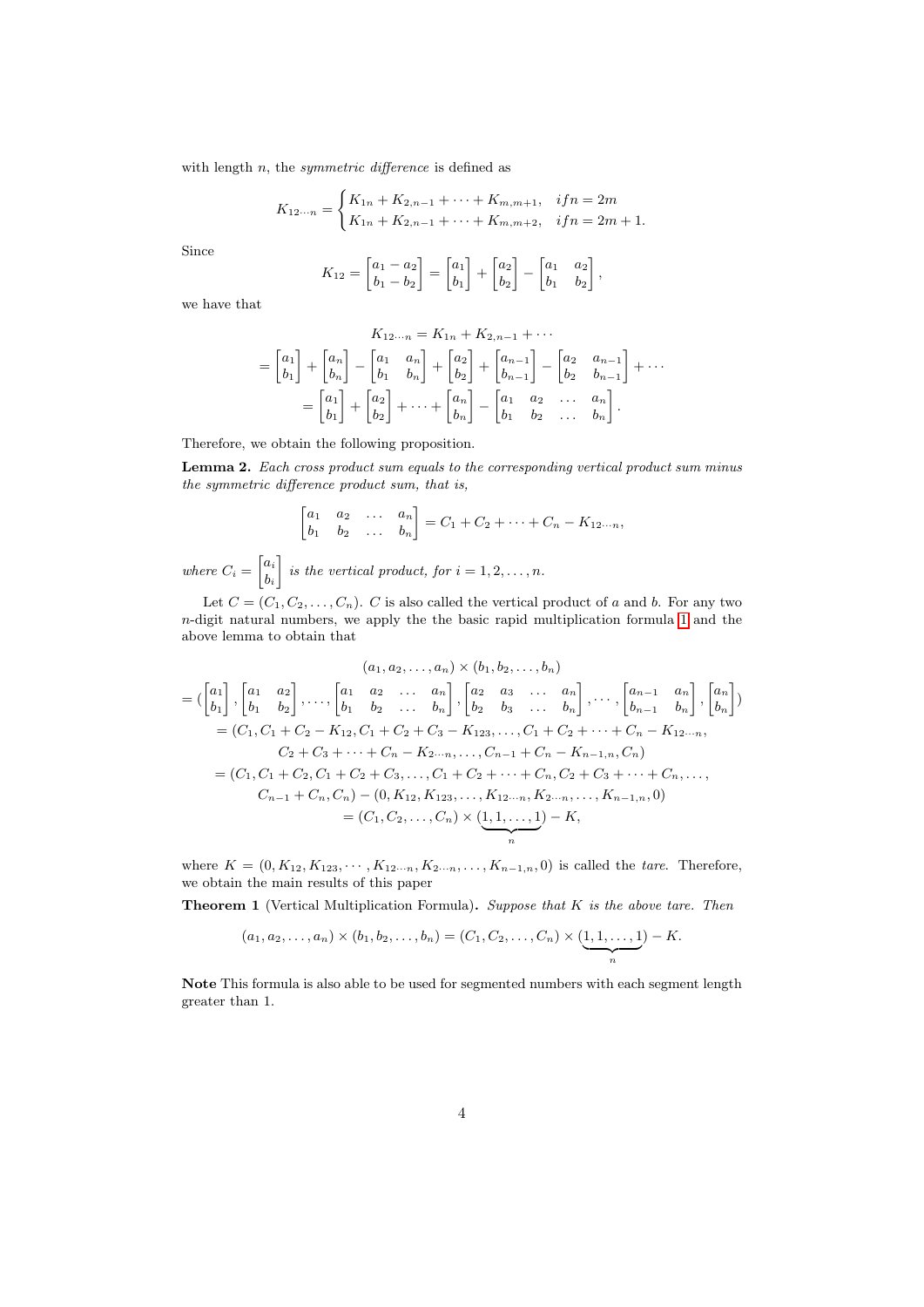### 4 A brief introduction of the scissor product theory for multiplication of integers

Based on the basic formula of the rapid multiplication, in [\[23\]](#page-14-3), we proposed the the scissor product theory for mental multiplication as a generalization of that of Shi [\[22\]](#page-14-2).

**Definition 1.** [\[23\]](#page-14-3) The difference of a positive integer a and the standard number  $N = 10^n$ is called the *increment* of a (relative to N), denoted as  $a^{\Delta}$ , namely,  $a^{\Delta} = a - N$ ; and the difference of the standard number  $N$  and the number  $a$  is called the *complement* of  $a$ (relative to N), denoted as  $\tilde{a}$ , that is,  $\tilde{a} = N - a$ .

Obviously, the increment and the complement of  $a$  relative to  $N$  are opposite numbers reciprocally, i.e.,

$$
\widetilde{a} + a^{\Delta} = 0.
$$

For example, the increment of 9 relative to 10 is −1, while the complement of 9 relative to 10 is 1; the increment of 119 relative to 100 is 19, while the complement of 119 relative to 100 is −19.

**Definition 2.** [\[23\]](#page-14-3) Let a, b be two positive integers and  $N = 10^n$  the standard number. Then the scissor product  $a \wedge b$  of a and b relative to N is defined as

$$
a \wedge b = a \times b - (\min(a, b) - 1) \times N,
$$

where  $min(a, b)$  represents the smaller one of two numbers a, b. If  $a \leq b$ , then  $a \wedge b$  is also denoted as  $\begin{bmatrix} \widehat{a} \\ b \end{bmatrix}$ ; if  $a \geq b$ , then  $a \wedge b$  is also written as  $\begin{bmatrix} a \\ \hat{c} \end{bmatrix}$  $\overline{b}$ .

For example, the scissor product of 3 and 9 relative to 10 is

$$
3 \wedge 9 = \begin{bmatrix} 3 \\ 9 \end{bmatrix} = 3 \times 9 - (3 - 1) \times 10 = 27 - 20 = 7,
$$

and the scissor product of 2 and 97 relative to 100 is

$$
2 \wedge 97 = \begin{bmatrix} 2 \\ 97 \end{bmatrix} = 2 \times 97 - (2 - 1) \times 100 = 194 - 100 = 94.
$$

By the symmetry, we know that the scissor product satisfies the commutative law, that is,

Lemma 3.  $[23]$   $a \wedge b = b \wedge a$ .

Since  $b^{\Delta} = b - N$ ,  $N = b - b^{\Delta}$ . So,  $a \times N = a \times (b - b^{\Delta}) = a \times b - a \times b^{\Delta}$ , i.e.,  $a \times b = a \times N + a \times b^{\Delta} = (a, a \times b^{\Delta})$ , where the last number is the segmented number with the segment length  $n$ . Thus, we obtain

<span id="page-4-0"></span>Lemma 4. [\[23\]](#page-14-3)  $\begin{bmatrix} a & b \\ a & d \end{bmatrix}$ b  $\Big] = (a, \Big[ \begin{matrix} a \\ b \end{matrix} \Big]$  $\begin{bmatrix} a \\ b^{\Delta} \end{bmatrix}$ ).

For the convenience, set

$$
a^+ = a + 1, \quad a^- = a - 1.
$$

According to Lemma [4,](#page-4-0) we immediately have

**Theorem 2.** [\[23\]](#page-14-3) If  $a \leq b$ , then

$$
\begin{bmatrix} a \\ b \end{bmatrix} = (a^-, \begin{bmatrix} \widehat{a} \\ b \end{bmatrix}).
$$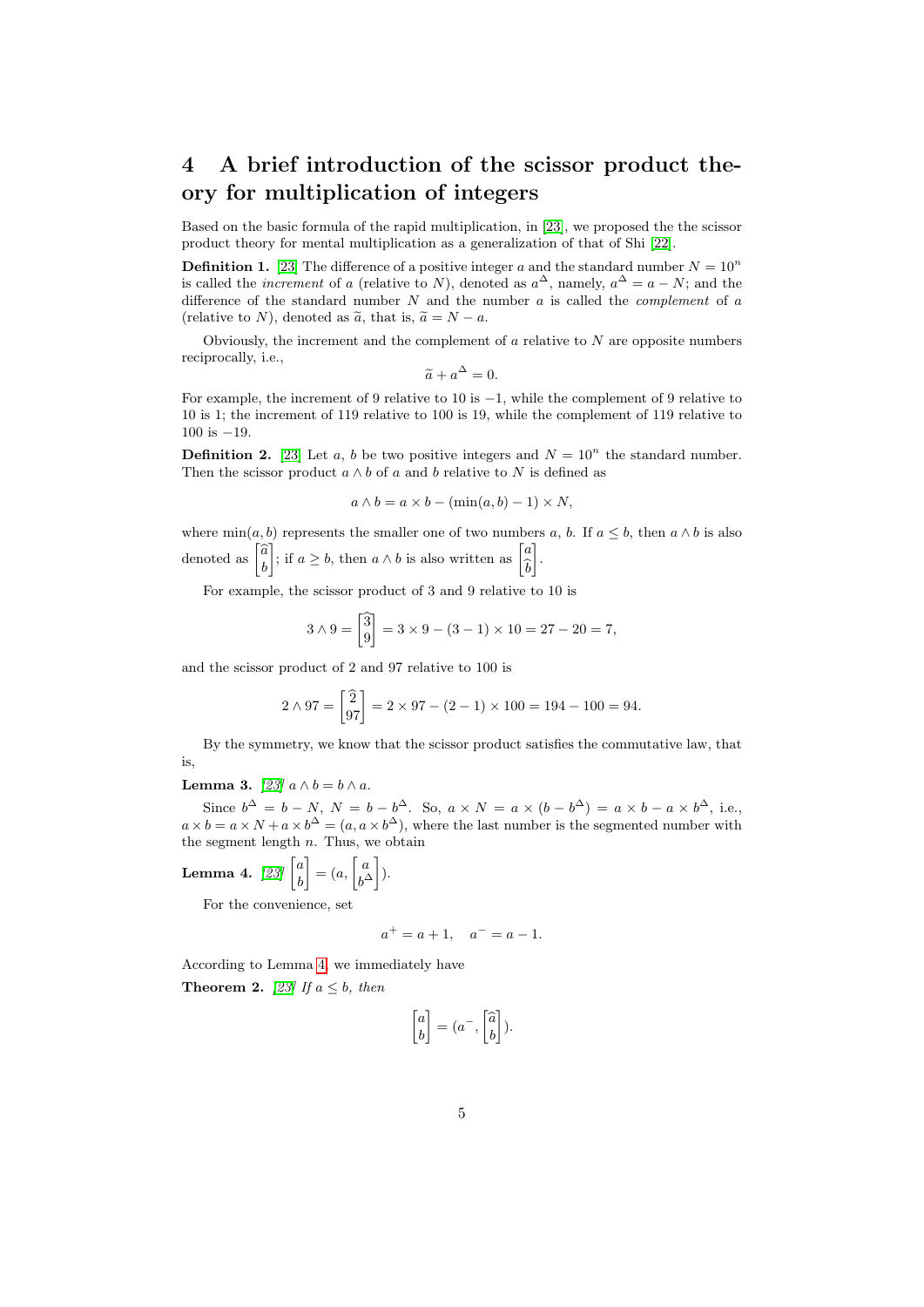# 5 The plum-blossom product method of multiplication of multi-digit numbers

Note that the absolute value of the scissor product of some digits is not less than 10, for example,  $5\land 5 = -15$ . This would bring us non-convenience when we use scissor product to calculate the multiplication of two multi-digit numbers. For improving the multiplication method of scissor products, here we suggest a new concept called plum-blossom product which is defined below:

Definition 3. For two digits a and b, the plum-blossom product of a and b is denoted as  $a \clubsuit b$  and it is defined as the ones of the usual product of a and b if the ones is less than or equal to 3 or otherwise the ones minus 10.

By the definition, the plum-blossom product of any two digits is less than or equal to 3 and meanwhile it is greater than or equal to  $-6$ . For example, since  $3 \times 7 = 21$  and  $1 \leqslant 3$ , the plum-blossom product of 3 and 7 is 1, that is,  $3\clubsuit 7 = 1$ . Since  $7 \times 7 = 49$  and  $9 \geq 3$ , the plum-blossom product of 7 and 7 is  $9 - 10 = -1$ , that is,  $7\frac{2}{7} = -1$ . Similarly,  $5\clubsuit 5 = 5 - 10 = -5$  and  $5\clubsuit 8 = 0$ . From the usual multiplication table, one may easily deduce the following plum-product table:

|                | $\mathcal{D}$  | റ |               |          |               |                  | Ω                           |                  |
|----------------|----------------|---|---------------|----------|---------------|------------------|-----------------------------|------------------|
|                | $\mathfrak{D}$ | 3 | $-6$          | $-5$     |               | $-$ <sup>2</sup> | $-2$                        |                  |
| $\overline{2}$ | $-6$           |   | $-2$          | $\Omega$ | $\mathcal{D}$ | $-6$             |                             | $-2$             |
| 3              |                |   | $\mathcal{D}$ | $-5$     | $-2$          | $\mathbf{1}$     | $6 \,$                      | $-$ <sup>2</sup> |
| 4              |                |   |               | $\Omega$ | $-6$          | $-2$             | $\mathcal{D}_{\mathcal{L}}$ |                  |
| 5              |                |   |               | $-5$     | $\Omega$      | $-5$             | $\Omega$                    |                  |
| 6              |                |   |               |          |               | $\overline{2}$   | $-2$                        |                  |
| $\overline{ }$ |                |   |               |          |               |                  |                             | $\Omega$         |
| $\circ$        |                |   |               |          |               |                  | $\epsilon$                  | $\Omega$         |
| 9              |                |   |               |          |               |                  |                             |                  |

Table 1: The plum-blossom product table

Since the plum-blossom product satisfies the commutativity, i.e.  $a\clubsuit b = b\clubsuit a$ , if all blanks in above table are filled in completely, it can be seen that the whole table is completely symmetric with respect to its main diagonal. It is due to this symmetry that we have left half of our table blank. The advantage of doing so, of course, is that it makes the table more cleaner. It is seen that the third of 45 plum-blossom products is negative, which ensures that there is a good chance that the pluses and minuses will balance out when calculating the sum of the cross scissor products and the carry from the next position.

**Theorem 3.** Given two digits  $a \leq b$ , suppose that  $a \times b = (J(a\clubsuit b), a\clubsuit b)$ . Then

$$
J(a\clubsuit b) = \begin{cases} a & \text{if } a = 1 \text{ or } b = 9, \text{ and } b - a \ge 3; \\ a & \text{if } b - a \ge 5; \\ a - 2 & \text{if } 3 \le a \le b \le 7 \text{ and } b - a \le 1; \\ a - 1 & \text{otherwise.} \end{cases}
$$

This theorem incorporating into the basic formula of the rapid multiplication provides a novel multiplication method, which we called the plum-blossom product method. A great amount of examples shows that in most cases the absolute value of the sum of the cross scissor products and the carry from the next position would not be too large, which provides a great convenience for mental multiplication. Let's see two examples.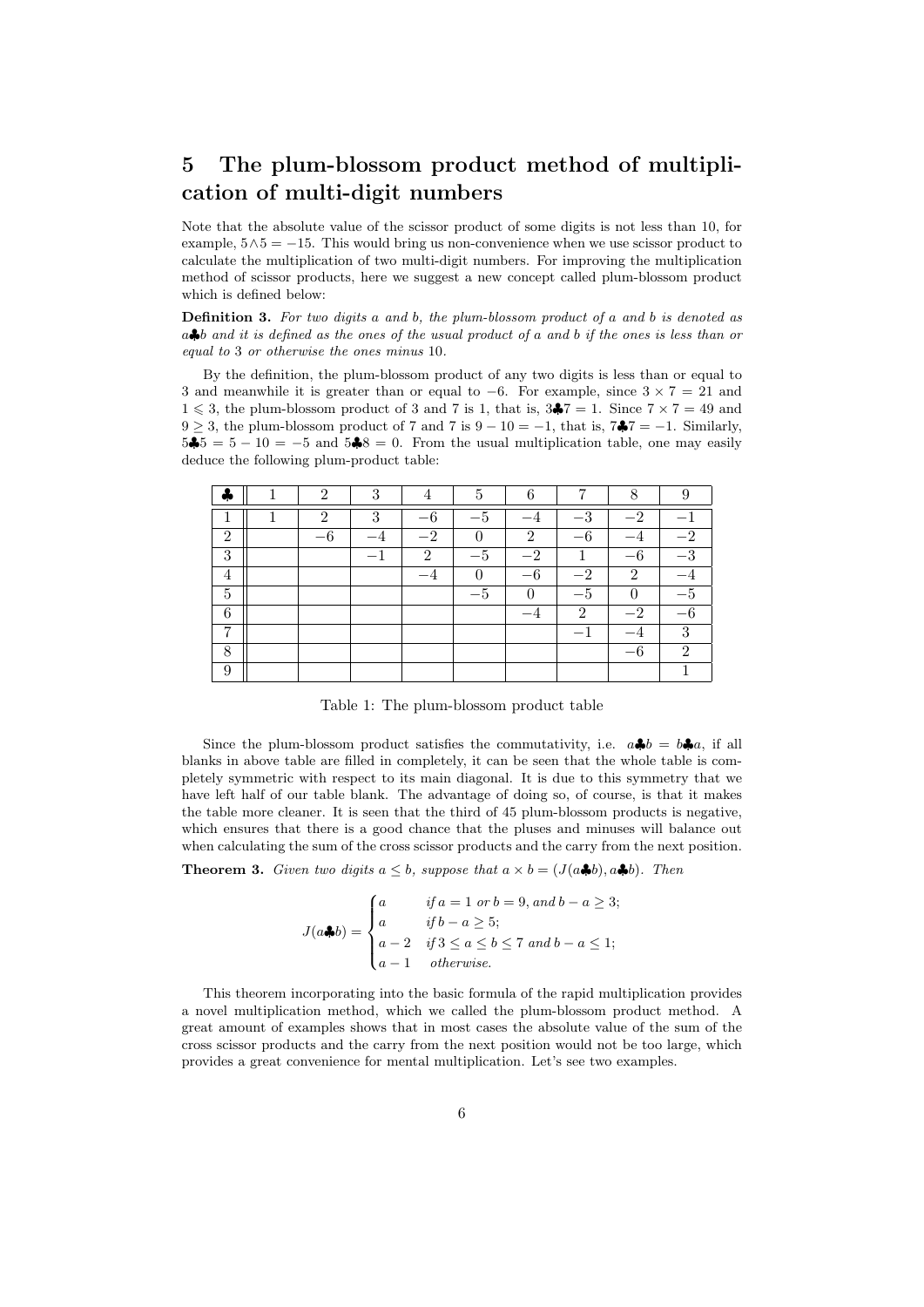**Example 2.** Compute  $386 \times 47$ .

Solution. First by the basic formula of the rapid multiplication, we have

$$
\begin{bmatrix} 386 \\ 47 \end{bmatrix} = \begin{bmatrix} 3 \\ 4 \end{bmatrix}, \begin{bmatrix} 3 & 8 \\ 4 & 7 \end{bmatrix}, \begin{bmatrix} 8 & 6 \\ 4 & 7 \end{bmatrix}, \begin{bmatrix} 6 \\ 7 \end{bmatrix}
$$

Then by the plum-blossom product method, we obtain

$$
386 \times 47
$$
  
=  $(3 \times 4 + 3 + 4 - 2, 3\clubsuit 7 + 8\clubsuit 4 + 4 + 7 - 2, 8\clubsuit 7 + 6\clubsuit 4 + 6 - 1 - 1, 6\clubsuit 7)$   
=  $(17, 12, -6, 2)$   
= 18142.

**Example 3.** Compute  $456 \times 789$ .

Solution. First by the basic formula of the rapid multiplication, we have

 $\begin{bmatrix} 456 \\ 789 \end{bmatrix} = \begin{bmatrix} 4 \\ 7 \end{bmatrix}$ 7  $\begin{bmatrix} 4 & 5 \ 7 & 8 \end{bmatrix}, \begin{bmatrix} 4 & 5 & 6 \ 7 & 8 & 9 \end{bmatrix}, \begin{bmatrix} 5 & 6 \ 8 & 9 \end{bmatrix}, \begin{bmatrix} 8 \ 9 \end{bmatrix}$ 9 )

Then by the plum-blossom product method, we obtain

$$
456 \times 789
$$
  
=  $(4 \times 7 + 4 + 5 - 2, 4\clubsuit 8 + 5\clubsuit 7 + 4 + 5 + 6 - 3, 4\clubsuit 9 + 5\clubsuit 8 + 6\clubsuit 7 + 5 + 6 - 2 + 1,$   
 $5\clubsuit 9 + 6\clubsuit 8, 6 \times 9$ )  
=  $(35, 9, 8, -2, 4)$   
=  $359\,784.$ 

The plum-blossom product method of multiplication will be applied to the vertical multiplication formula in the next section.

## 6 The application of the vertical multiplication formula to mental arithmetic

We can use the vertical multiplication formula to oral multiplication of two multi-digit numbers, where we could use plum-blossom product method to simplify the computation of vertical multiplication as well as the tare. We present some examples as follows.

Example 4. Compute  $67 \times 89$ .

*Solution*. The difference product is  $\begin{bmatrix} 6 & -7 \\ 0 & 0 \end{bmatrix}$ 8 − 9  $\Big] = 1.$  Then the tare is 10. The vertical product is  $\begin{bmatrix} 6 \\ 8 \end{bmatrix}$ 8  $\Big]$ ,  $\Big[ \frac{7}{9}$ 9  $\left[\right] = (48 + 6, 7\clubsuit 9) = 543 = 6\overline{6}3.$  Thus  $6\overline{6}3 \times 11 = (6, 6 + \overline{6}, \overline{6} + 3, 3) =$  $60\overline{3}3 = 5973$ ; subtracting the tare 10, this yields the answer 5963. Example 5. Compute  $677 \times 338$ .

*Solution*. The difference product sums are successively  $K_{12} = \begin{bmatrix} 6 & -7 \\ 2 & 2 \end{bmatrix}$ 3 − 3  $\Big] = 0, K_{123} =$  $\lceil 6 - 7 \rceil$ 3 − 8  $\Big] = 5, K_{23} = \Big[ \begin{matrix} 7 & -7 \\ 2 & 8 \end{matrix} \Big]$ 3 − 8  $\Big] = 0.$  Thus the tare is  $K = (0, 5, 0, 0) = (0, 0, 0, 5, 0, 0).$  The vertical product is  $\begin{bmatrix} 6 \\ 2 \end{bmatrix}$ 3  $\begin{bmatrix} 1 \\ 2 \end{bmatrix}$ 3  $\Big]$ ,  $\Big[ \frac{7}{3}$ 8  $\begin{cases} \end{cases}$ ) =  $(6 \times 3 + 2, 7 \clubsuit 3 + 5, 6) = (2, 0, 6, 6) = (2, 1, 4, 6),$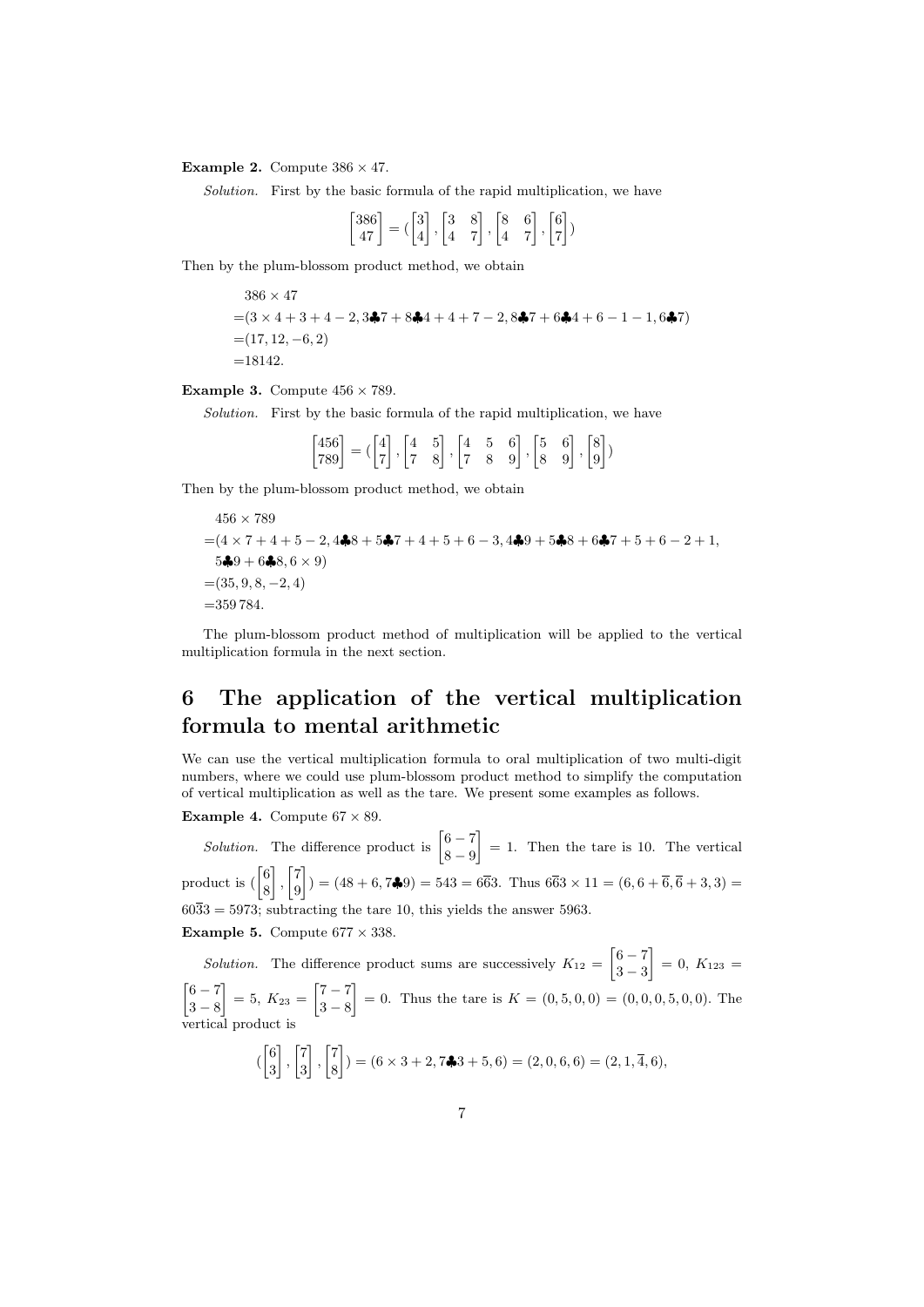multiplied by 111 which deduces

$$
(2,2+1,2+1+\overline{4},1+\overline{4}+6,\overline{4}+6,6) = (2,3,\overline{1},3,2,6);
$$

subtracting the tare  $K = (0, 0, 0, 5, 0, 0)$ , this yields that

$$
(2,3,\overline{1},3,2,6) - (0,0,0,5,0,0) = (2,3,\overline{1},\overline{2},2,6) = (2,2,8,8,2,6).
$$

Therefore,  $677 \times 338 = 228826$ .

Example 6. Compute  $6789 \times 6789$ .

*Solution*. The difference product sums are successively  $K_{12} = \begin{bmatrix} 6 & -7 \\ 6 & 7 \end{bmatrix}$  $6 - 7$  $\left[ \right] = 1, K_{123} =$  $\lceil 6 - 8 \rceil$  $6 - 8$  $\Big] = 4, K_{1234} = \begin{bmatrix} 6 & -9 \\ 6 & 0 \end{bmatrix}$ 6 − 9  $\left] + \left[ \frac{7}{7} - \frac{8}{9} \right]$  $7 - 8$  $\Big] = 10, K_{234} = \Big[ \begin{matrix} 7 & -9 \\ 7 & 0 \end{matrix} \Big]$  $7 - 9$  $\Big] = 4, K_{34} = \Big[ \begin{matrix} 8 & -9 \\ 8 & 0 \end{matrix} \Big]$ 8 − 9  $= 1.$ Thus the tare is  $K = (0, 1, 4, 10, 4, 1, 0) = (0, 1, 5, 0, 4, 1, 0).$ 

The vertical product is

$$
(\begin{bmatrix} 6\\6 \end{bmatrix}, \begin{bmatrix} 7\\7 \end{bmatrix}, \begin{bmatrix} 8\\8 \end{bmatrix}, \begin{bmatrix} 9\\9 \end{bmatrix}) = (36+5, 7\clubsuit7+7, 8\clubsuit8+8, 9\clubsuit9) = (41, 6, 2, 1) = (4, 2, 4, 2, 1),
$$

multiplied by 1111 which deduces that

$$
(4,4+2,4+2+\overline{4},4+2+\overline{4}+2,2+\overline{4}+2+1,\overline{4}+2+1,2+1,1) = (4,6,2,4,1,\overline{1},3,1);
$$
subtracting the tare  $K = (0,0,1,5,0,4,1,0)$ , this yields that

$$
(4,6,2,4,1,\overline{1},3,1) - (0,0,1,5,0,4,1,0) = (4,6,1,\overline{1},1,\overline{5},2,1) = (4,6,0,9,0,5,2,1).
$$

Therefore,  $6789 \times 6789 = 46090521$ .

**Example 7.** Compute  $4657 \times 86$ .

Solution. We regard 86 as 4-digit number 0086 so that  $4657 \times 86 = 4657 \times 0086$ . The difference product sums are successively  $K_{12} = \begin{bmatrix} 4 & -6 \\ 0 & 0 \end{bmatrix}$  $0 - 0$  $\Big] = 0, K_{123} = \begin{bmatrix} 4 & -5 \\ 0 & 8 \end{bmatrix}$  $0 - 8$  $\Big] = 8,$  $K_{1234} = \begin{bmatrix} 4 & -7 \\ 0 & 6 \end{bmatrix}$  $0 - 6$  $-\left[6 - \frac{5}{8}\right]$  $0 - 8$  $\Big] = 10, K_{234} = \begin{bmatrix} 6 & -7 \\ 0 & 6 \end{bmatrix}$  $0 - 6$  $\Big] = 6, K_{34} = \Big[ \begin{matrix} 5 & -7 \\ 8 & 6 \end{matrix} \Big]$  $8 - 6$  $\left[\right]=\overline{4}$ . Thus the tare is  $K = (0, 8, 10, 6, \overline{4}, 0) = (0, 9, 0, 5, 6, 0) = (1, \overline{1}, 1, \overline{5}, 6, 0).$ 

The vertical product is

$$
\begin{pmatrix} 4 \\ 0 \end{pmatrix}, \begin{bmatrix} 6 \\ 0 \end{bmatrix}, \begin{bmatrix} 5 \\ 8 \end{bmatrix}, \begin{bmatrix} 7 \\ 6 \end{bmatrix} \end{pmatrix} = (0, 0 + 4, 5\clubsuit 8 + 4, 7\clubsuit 6) = (4, 4, 2),
$$

multiplied by 1111 which deduces that

$$
= (4, 8, t, t, 6, 2) = (4, 9, 1, 0, 6, 2);
$$

subtracting the tare  $K = (0, 0, 1, 5, 0, 4, 1, 0)$ , this yields that

$$
(4,9,1,0,6,2) - (1,\overline{1},1,\overline{5},6,0) = (3,t,0,5,0,2) = (4,0,0,5,0,2).
$$

Therefore,  $4657 \times 86 = 400502$ .

**Example 8.** Compute  $268 \times 47$ .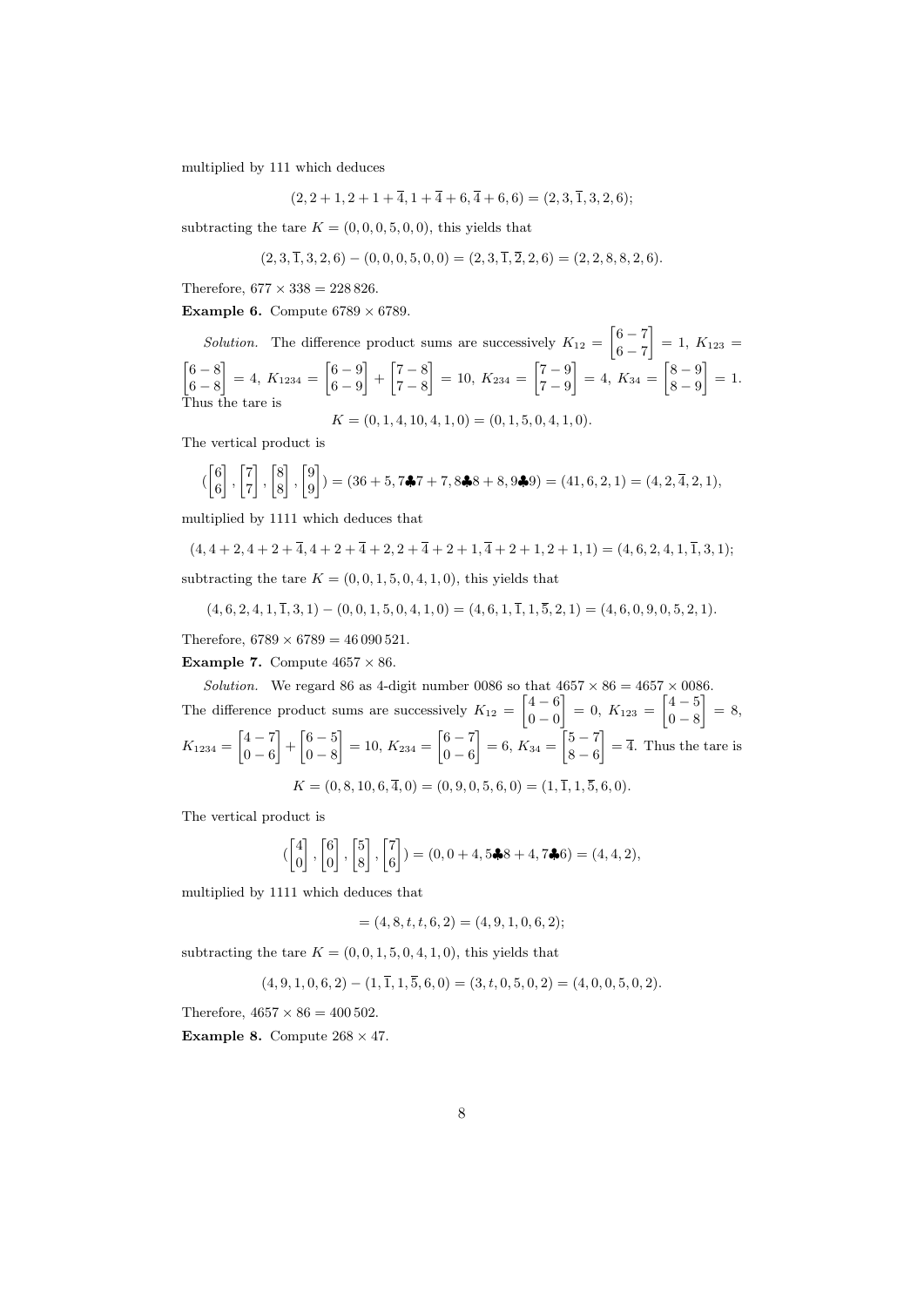Solution. We regard 268 as segmented number (24, 28) so that  $268 \times 47 = (24, 28) \times$  $(4, 7).$ 

The difference product is  $K_{12} = \begin{bmatrix} 24 & -28 \\ 4 & 7 \end{bmatrix}$  $4 - 7$  $= 12$ . Thus the tare is  $K = 120$ . The vertical product is

$$
\begin{pmatrix} 24 \\ 4 \end{pmatrix}, \begin{bmatrix} 28 \\ 7 \end{bmatrix} = (96, 196) = (10\overline{4}, 20\overline{4}) = (10\overline{4} + 20, \overline{4}) = 12\overline{44} = 1156,
$$

multiplied by 11 which deduces that

(1, 2, 6, 11, 6);

subtracting the tare  $K = 120$ , this yields that

$$
(1, 2, 5, 9, 6).
$$

Therefore,  $268 \times 47 = 12\,596$ .

**Example 9.** Compute  $29 \times 86$ .

Solution. We rewrite 29 as  $3\overline{1}$  so that  $29 \times 86 = 3\overline{1} \times 86$ . The difference product sum is  $K_{12} = \begin{bmatrix} 3 & -1 \\ 8 & a \end{bmatrix}$  $8 - 6$  $= 8$ . Thus the tare is  $K = 80$ . The vertical product is

$$
\left(\begin{bmatrix} 3\\8 \end{bmatrix}, \begin{bmatrix} 1\\6 \end{bmatrix}\right) = (24, \overline{6}) = 234,
$$

multiplied by 11 which deduces 2574; subtracting the tare  $K = 80$ , this yields that

$$
(2,5,7,4) - (0,0,8,0) = (2,5,\overline{1},4) = (2,4,9,4).
$$

Therefore,  $29 \times 86 = 2494$ .

**Example 10.** Compute  $6162 \times 8384$ .

Solution. Using the segment length 2, we have  $6162 \times 8384 = (61, 62) \times (83, 84)$ . The difference product sum is  $K_{12} = \begin{bmatrix} 61 - 62 \\ 83 - 84 \end{bmatrix} = 1$ . Thus the tare is  $K = (1, 0)$ . Calculating by the plum-blossom product method, we get

$$
61 \times 83 = (6 \times 8 + 2 + 1, 1\clubsuit 8 + 6\clubsuit 3, 1 \times 3) = (51, -4, 3) = (51, \overline{43}),
$$
  

$$
62 \times 84 = (6 \times 8 + 4 + 1, 2\clubsuit 8 + 6\clubsuit 4, 2 \times 4) = (53, -10, 8) = (52, 08).
$$

Thus the vertical product is

$$
\begin{pmatrix} 61 \\ 83 \end{pmatrix}, \begin{bmatrix} 62 \\ 84 \end{bmatrix} = (51, \overline{4}3 + 52, 08) = (51, 15, 08),
$$

multiplied by  $(1, 1) = (01, 01)$  which deduces that

$$
(51, 51 + 15, 15 + 08, 08) = (51, 66, 23, 08);
$$

subtracting the tare  $K = (1, 0) = (01, 00)$ , this yields that

 $(51, 66, 23, 08) - (01, 00) = (51, 66, 22, 08).$ 

Therefore,  $6162 \times 8384 = 51662208$ .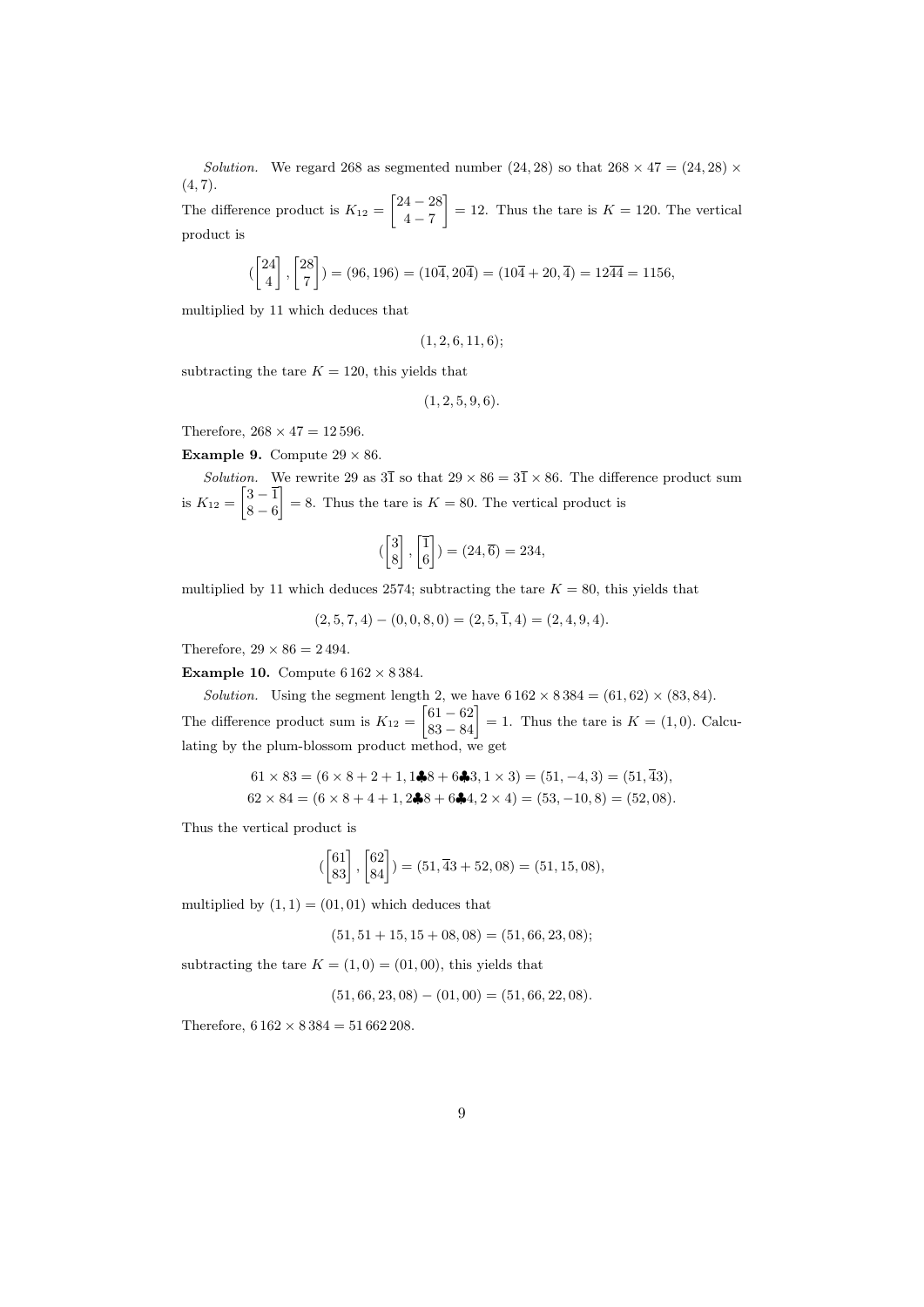# 7 The application of the vertical multiplication formula to computer science

Another important application of the vertical multiplication formula is in computer science. By this formula, we can give a new multiplication algorithm of long integers. This algorithm is similar to the Karatsuba algorithm [\[3,](#page-13-6) [4,](#page-13-10) [8,](#page-13-11) [21\]](#page-14-1).

Given two *n*-digit binary numbers a and b, let  $C = (C_1, C_2, \ldots, C_n)$  be the vertical product of a and b. Then

$$
C \times (\underbrace{1, 1, \dots, 1}_{n}) = C \times (1, \underbrace{0, \dots, 0}_{n-1}, -1) = C \times (1, -1)_{n} = (C, -C)_{n},
$$

where  $\bigcap_n$  denotes the segmented number with each block length n. Let K be the tare of  $a \times b$ . Then the vertical multiplication formula in binary system becomes

$$
a \times b = (C, -C)_n - K.
$$

For any two *n*-bit numbers, we may directly use this formula to compute the product  $a \times b$ , see the following Algorithm 1.

| <b>Algorithm 1:</b> Vertical Multiplication                                                                         |  |  |  |  |  |  |
|---------------------------------------------------------------------------------------------------------------------|--|--|--|--|--|--|
| <b>Input:</b> <i>n</i> -bit integers $a$ and $b$                                                                    |  |  |  |  |  |  |
| <b>Output:</b> $z = a \times b$                                                                                     |  |  |  |  |  |  |
| 1: for i in 0 to $2n - 4$ do                                                                                        |  |  |  |  |  |  |
| 2: if $i < n-1$ then                                                                                                |  |  |  |  |  |  |
| $K_i = \sum_{i=0}^{\left[\frac{i}{2}\right]+1} (a_i - a_{i+1-j})(b_j - b_{i+1-j})$<br>2:                            |  |  |  |  |  |  |
| 2:<br>else                                                                                                          |  |  |  |  |  |  |
| $K_i = \sum_{j=\lceil \frac{i+1}{2} \rceil+1}^{n-1} (a_j - a_{i+1-j})(b_j - b_{i+1-j})$<br>2:                       |  |  |  |  |  |  |
| 2:<br>end if                                                                                                        |  |  |  |  |  |  |
| $1:$ end for                                                                                                        |  |  |  |  |  |  |
| 1: for i in 0 to $n-1$ do                                                                                           |  |  |  |  |  |  |
| 2: $C_i = a_i \times b_i$                                                                                           |  |  |  |  |  |  |
| $1:$ end for                                                                                                        |  |  |  |  |  |  |
| 2: $z_i = \sum_{i=0}^{n-1} (C_i \ll 2^{n+i}) - \sum_{i=0}^{n-1} (C_i \ll 2^i) - \sum_{i=0}^{n-1} (K_i \ll 2^{i+1})$ |  |  |  |  |  |  |
| return z                                                                                                            |  |  |  |  |  |  |

As mentioned before, the vertical multiplication formula are suitable for the segmented numbers. For example, Algorithm 2 and 3 are suitable for any two 2m-bit and 3m-bit integers respectively with each block length m. Note that for any integer, some zeros may be supplemented before it if necessary.

Algorithm 2: Vertical Multiplication with 2m-bit Integers **Input:** 2*m*-bit integers *a* and *b*, where  $a = (a_1, a_0)$  and  $b = (b_1, b_0)$ with  $a_i, b_j$  being m-bit integers Output:  $z = a \times b$ 1:  $z_0 = a_0 \times b_0$ 1:  $z_2 = a_1 \times b_1$ 1:  $z_1 = z_0 + z_1 - (a_1 - a_0) \times (b_1 - b_0)$ 1:  $z = (z_2, z_1, z_0) = \sum_{i=0}^{2} (z_i \ll 2^{in})$ return z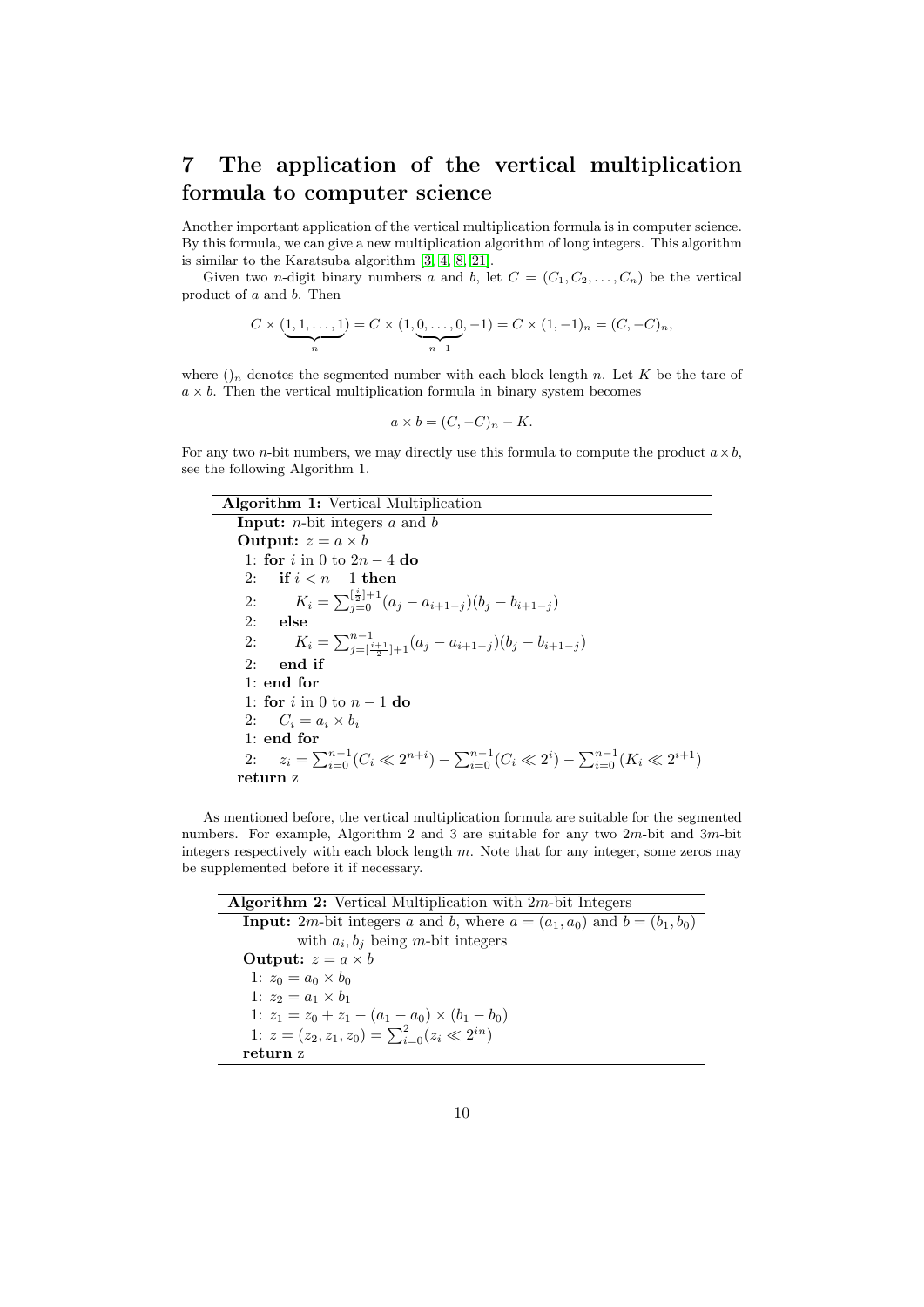Obviously, Algorithm 2 is similar with the algorithm for Karattsuba multiplication in [\[3\]](#page-13-6).

| <b>Algorithm 3:</b> Vertical Multiplication with $3m$ -bit Integers                                                  |  |  |  |  |  |
|----------------------------------------------------------------------------------------------------------------------|--|--|--|--|--|
| <b>Input:</b> 3 <i>m</i> -bit integers <i>a</i> and <i>b</i> , where $a = (a_2, a_1, a_0)$ and $b = (b_2, b_1, b_0)$ |  |  |  |  |  |
| with $a_i, b_i$ being m-bit integers                                                                                 |  |  |  |  |  |
| Output: $z = a \times b$                                                                                             |  |  |  |  |  |
| 1: $K_0 = (a_1 - a_0) \times (b_1 - b_0)$                                                                            |  |  |  |  |  |
| 1: $K_1 = (a_2 - a_0) \times (b_2 - b_0)$                                                                            |  |  |  |  |  |
| 1: $K_2 = (a_2 - a_1) \times (b_2 - b_1)$                                                                            |  |  |  |  |  |
| 1: end for                                                                                                           |  |  |  |  |  |
| 1: for i in 0 to $n-1$ do                                                                                            |  |  |  |  |  |
| 2: $C_i = a_i \times b_i$                                                                                            |  |  |  |  |  |
| $1:$ end for                                                                                                         |  |  |  |  |  |
| 1: $z_0 = C_0$                                                                                                       |  |  |  |  |  |
| 1: $z_1 = C_0 + C_1 - K_0$                                                                                           |  |  |  |  |  |
| 1: $z_2 = C_0 + C_1 + C_2 - K_1$                                                                                     |  |  |  |  |  |
| 1: $z_3 = C_1 + C_2 - K_2$                                                                                           |  |  |  |  |  |
| 1: $z_4 = C_2$                                                                                                       |  |  |  |  |  |
| 1: $z = (z_4, z_3, z_2, z_1, z_0) = \sum_{i=0}^{4} (z_i \ll 2^{in})$                                                 |  |  |  |  |  |
| return z                                                                                                             |  |  |  |  |  |

Now we give a real example of calculating the product of two binary numbers by the vertical multiplication formula.

#### Example 11.  $111101 \times 101011 = ?$

Solution. Method 1. First, we calculate the difference products as follows:

$$
K_{12} = K_{13} = K_{14} = K_{15} = K_{16} = 0,
$$
  
\n
$$
K_{23} = K_{24} = K_{26} = 0, K_{25} = -1,
$$
  
\n
$$
K_{34} = K_{35} = K_{36} = 0, K_{45} = -1, K_{46} = 0, K_{56} = 0.
$$

Then the symmetric difference product sums are in turn

$$
K_{12} = 0, K_{123} = K_{13} = 0, K_{1234} = K_{14} + K_{23} = 0,
$$
  
\n
$$
K_{12345} = K_{15} + K_{24} = 0, K_{123456} = K_{16} + K_{25} + K_{34} = -1,
$$
  
\n
$$
K_{23456} = K_{26} + K_{35} = 0, K_{3456} = K_{36} + K_{45} = -1, K_{456} = K_{46} = 0, K_{56} = 0.
$$

Thus the tare is

$$
K = (K_{12}, K_{123}, K_{1234}, K_{12345}, K_{123456}, K_{23456}, K_{3456}, K_{456}, K_{56}, 0)
$$
  
= (0, 0, 0, 0, -1, 0, -1, 0, 0, 0) = (-1, 0, -1, 0, 0, 0).

At last, the vertical product is as follows:

$$
C = (C_1, C_2, C_3, C_4, C_5, C_6) = (1, 0, 1, 0, 0, 1).
$$

By the vertical multiplication formula, we have that

111101 × 101011

$$
111101 \times 101011
$$
  
= (1, 0, 1, 0, 0, 1, -1, 0, -1, 0, 0, -1) - (0, 0, 0, 0, -1, 0, -1, 0, 0, 0)  
= (1, 0, 1, 0, 0, 1, -1, 0, -1, 0, 0, -1) + (1, 0, 1, 0, 0, 0)  
= (1, 0, 1, 0, 0, 1, 0, 0, 0, 0, -1)  
= (1, 0, 1, 0, 0, 0, 1, 1, 1, 1, 1)  
= 101000111111.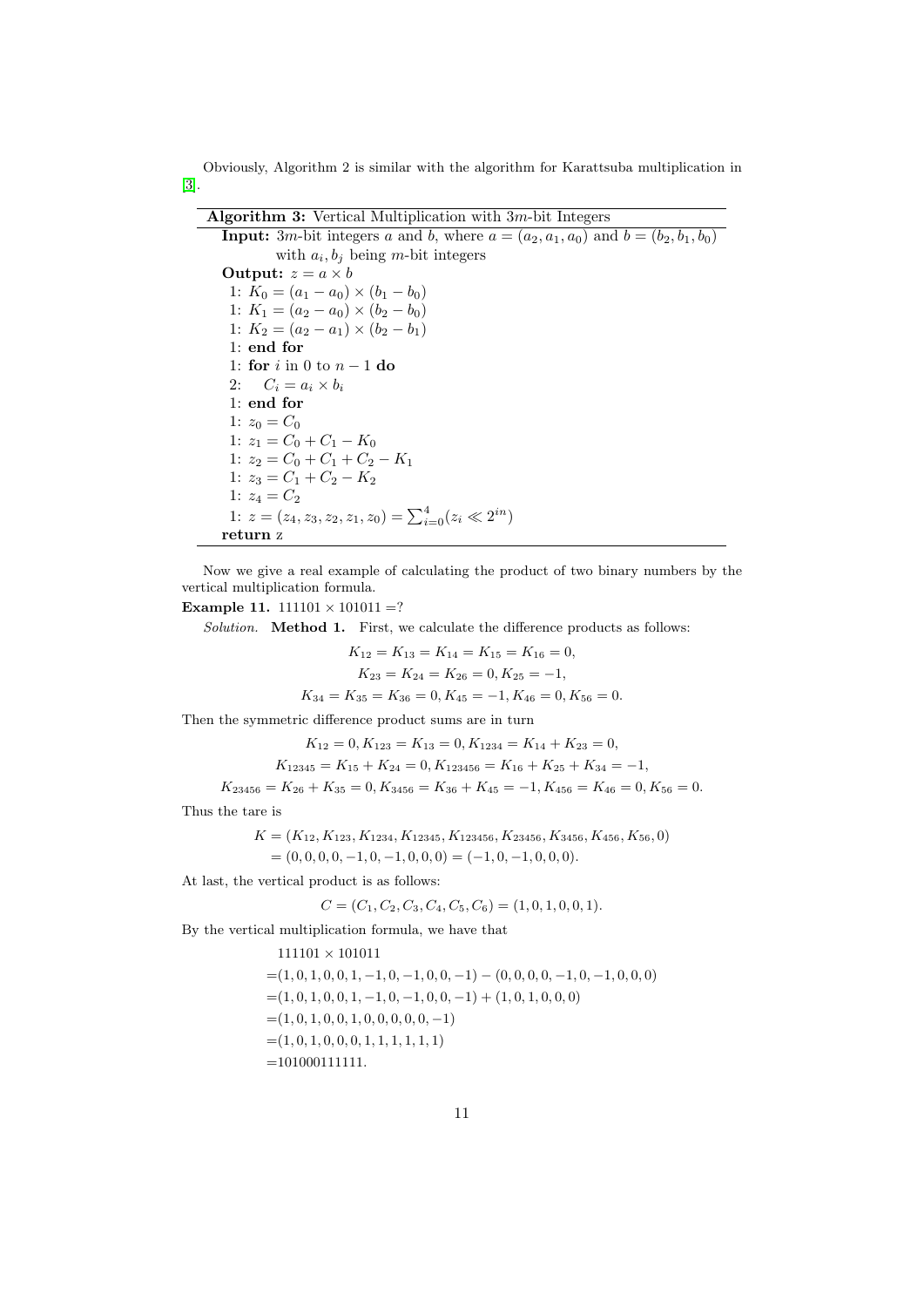Method 2. we use the numbers with segment length 2. Then

 $111101 \times 101011 = (11, 11, 01) \times (10, 10, 11).$ 

The difference products are as follows:

$$
K_{12} = 0, K_{13} = K_{23} = -10.
$$

Then the symmetric difference product sums are in turn

 $K_{12} = 0, K_{123} = K_{13} = -10, K_{23} = -10.$ 

Thus the tare is

$$
K = (K_{12}, K_{123}, K_{23}, 0)
$$
  
= (00, -10, -10, 00) = -(10, 10, 00).

At last, the vertical product is as follows:

$$
C = (C_1, C_2, C_3)
$$
  
= (11 × 10, 11 × 10, 01 × 11)  
= (110, 110, 11) = (1, 11, 10, 11).

By the vertical multiplication formula, we have that

 $111101 \times 101011 = (11, 11, 01) \times (10, 10, 11) = C \times (01, 01, 01) - K$  $=(1, 11, 10, 11) \times (01, 01, 01) + (10, 10, 00)$  $=(1, 1 + 11, 1 + 11 + 10, 11 + 10 + 11, 10 + 11, 11) + (10, 10, 00)$  $=(1, 1 + 11, 1 + 11 + 10, 11 + 10 + 11 + 10, 10 + 11 + 10, 11)$  $=(10, 10, 00, 11, 11, 11)$  $=101000111111.$ 

Method 3. we use the numbers with segment length 3. Then

 $111101 \times 101011 = (111, 101) \times (101, 011).$ 

The difference product is as follows:

$$
K_{12} = (111 - 101) \times (101 - 011) = 10 \times 10 = 100.
$$

Then the tare is

$$
K = (K_{12}, 0)
$$
  
= (100, 000).

At last, the vertical multiplication is as follows:

$$
C = (C_1, C_2)
$$
  
= (111 × 101, 101 × 011)  
= (100011, 1111) = (100, 100, 111).

By the vertical multiplication formula, we have that

$$
111101 \times 101011 = (111, 101) \times (101, 011) = C \times (001, 001) - K
$$
  
= (100, 100, 111) \times (001, 001) - (100, 000)  
= (100, 100 + 100, 100 + 111, 111) - (100, 000)  
= (100, 100 + 100, 111, 111)  
= (101, 000, 111, 111)  
= 101000111111.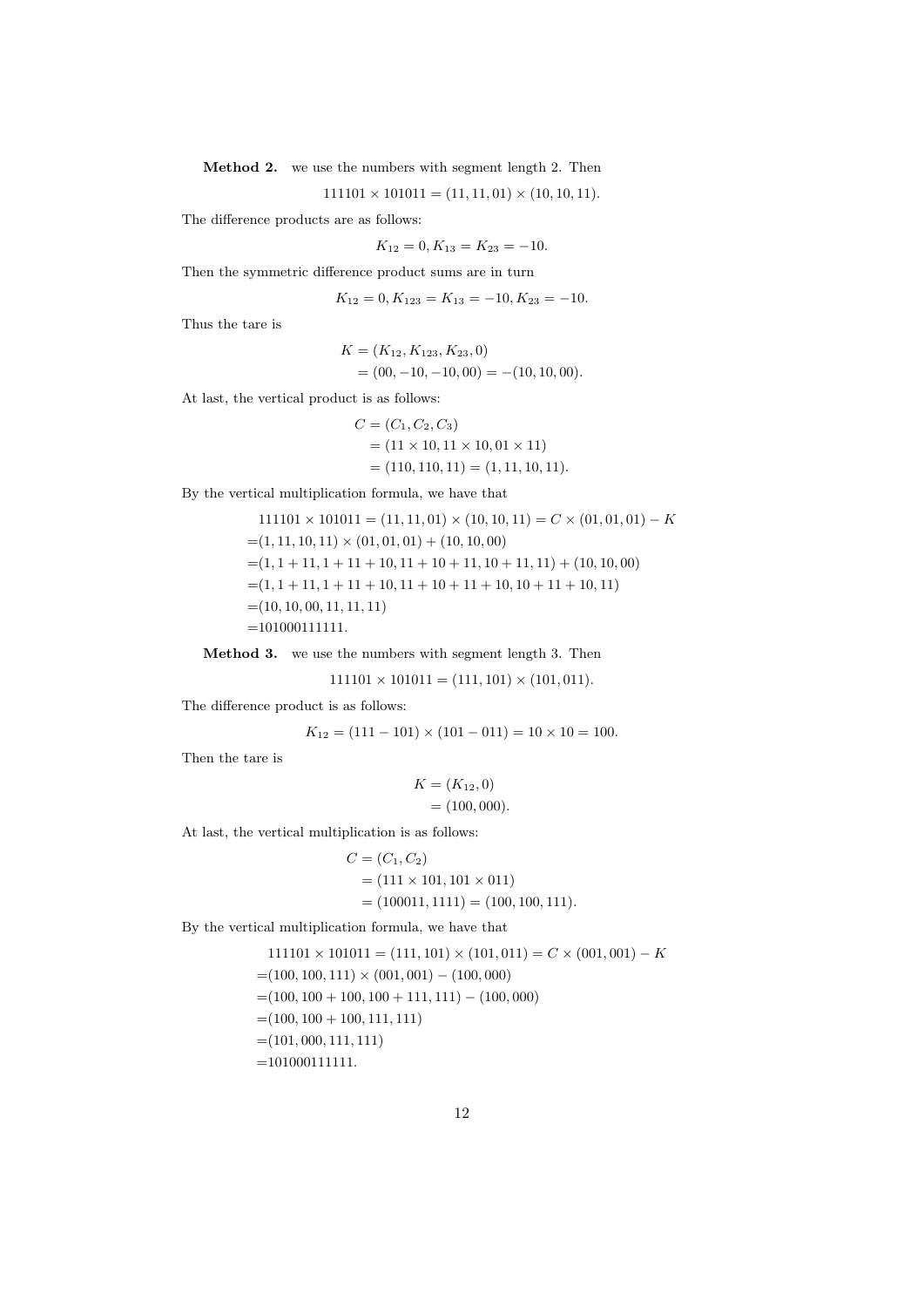Let's turn to the analysis of the complexity of our algorithm.

If an addition or a multiplication of tow digits is called one step of an algorithm, then the time complexity of the algorithm may be calculated by the whole steps. Let  $a, b$  be *n*-bit binary numbers with  $n = k^m$ . Then  $m = \log_k n$ . We divide a, b into k's blocks with each block length  $b = k^{m-1}$ . We denote  $b = (b_1, b_2, \ldots, b_k)$  and  $b = (b_1, b_2, \ldots, b_k)$ . Then by  $T(n)$ , we denote the complexity of calculating the product  $a \times b$  by the vertical multiplication. The amount of the difference products of  $a_i$  and  $b_j$  is  $C_k^2 = k(k-1)/2$ , which plus the amount of the vertical products  $C_i = a_i \times b_i$  is equal to  $k(k+1)/1$ . Each difference product contains 1 subtraction, and  $C \times (1, \ldots, 1)$  $\sum_{k}$ ) contains  $2bk = 2n$  additions

of digits. The difference product sum contains  $\frac{k^2}{4}$  $\frac{e^2}{4}$  additions of b-digits numbers, that is, it contains  $\frac{k^2 \cdot 2b}{4} = \frac{kn}{2}$  additions of digits. Therefore we have the following recursive formula:

<span id="page-12-1"></span>
$$
T(n) = \frac{k(k+1)}{2} \cdot T(\frac{n}{k}) + \frac{kn}{2} + 2n.
$$
 (1)

When  $k = 2$ , the above recursive formula becomes

$$
T(n) = 3 \cdot T(\frac{n}{2}) + 3n,
$$

which deduces that

$$
T(n) = 7n^{\log_2 3} \sim n^{1.58};
$$
\n(2)

When  $k = 3$ , the recursive formula [\(1\)](#page-12-1) becomes

$$
T(n) = 6 \cdot T(\frac{n}{3}) + \frac{7n}{2},
$$
  

$$
T(n) = \frac{9}{2} \cdot n^{\log_3 6} \sim n^{1.63}.
$$
 (3)

which deduces that

Note that when 
$$
k = 2
$$
, the complexity of the vertical multiplication is equals to that of Karatsuba multiplication.

#### 8 Conclusion

As we have seen above, our vertical multiplication formula can be used not only to design the multiplier but also to mental multiplication. Compared with the Vedic multiplications, our vertical multiplication formula provides a more general and much systematic mental multiplication method. Our algorithm is a generalization of that of Karatsuba and Offman, but it is superior to the latter because the latter is not suitable for oral calculation of multiplication. Two algorithms are both the vertical multiplication method, but in our algorithm the horizontal subtraction in stead of the horizontal addition used in Kartsuba algorithm makes the involved numbers are much smaller and their algebraic sum are much smaller too because the positive and negative numbers probably cancel each other out. If incorporating into other methods such as FFT and the modular method, our vertical multiplication formula will allow more practical and efficient multipliers to be designed.

#### References

- [1] Anindya De, Piyush Kurur, Chandan Saha, Ramprasad Saptharishi. Fast integer multiplication using modular arithmetic[J]. STOC'08, 499–505, ACM, New York, 2008.
- <span id="page-12-0"></span>[2] Bansal Y, Madhu C. A novel high-speed approach for  $16 \times 16$  Vedic multiplication with compressor adders<sup>[J]</sup>. Computers & Electrical Engineering, 2016, 49:39-49.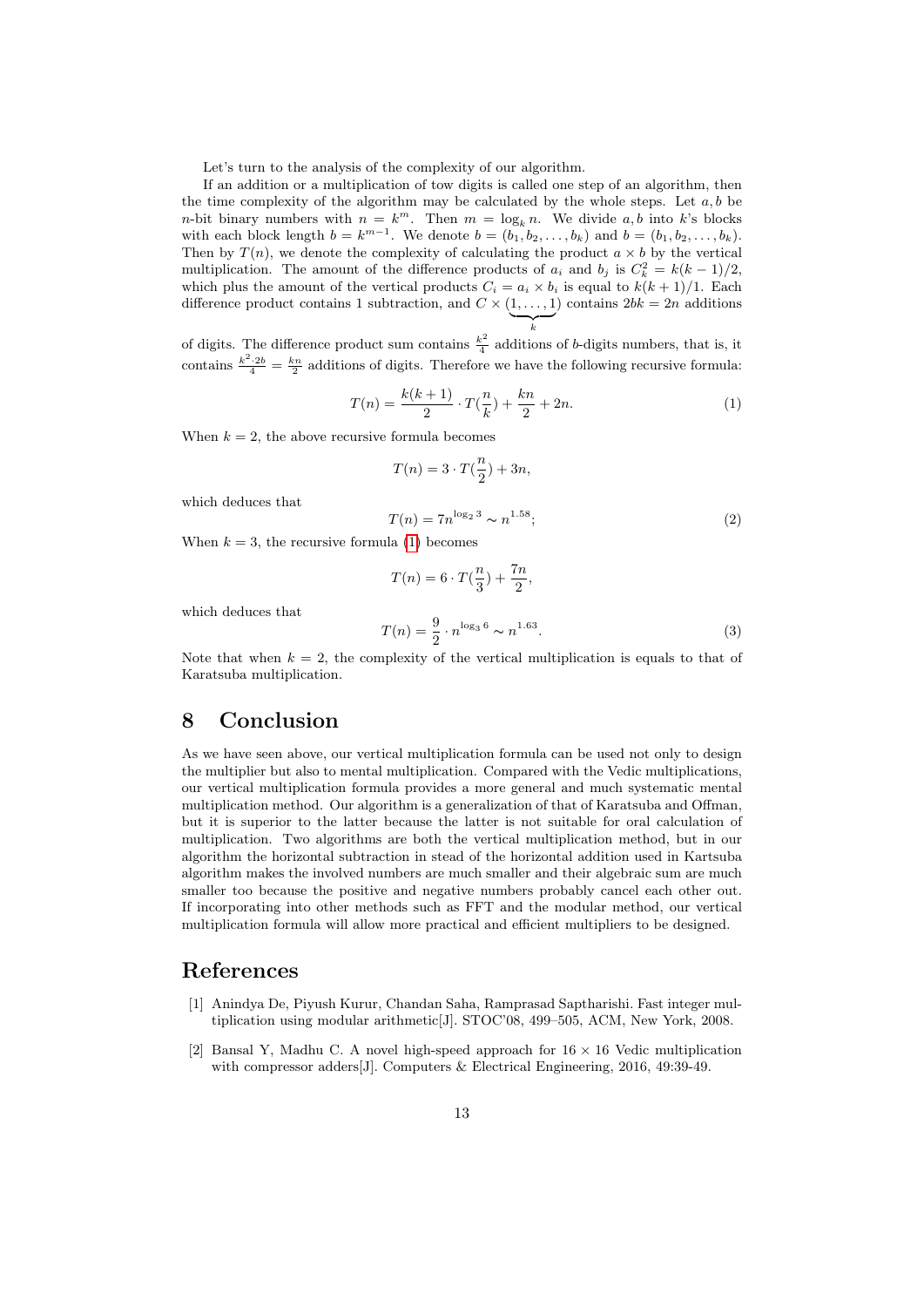- <span id="page-13-6"></span>[3] Ciara Rafferty, Máire O'Neill, Neil Hanley. Evaluation of large integer multiplication methods on hardware. IEEE Trans. Comput. 66 (2017), no. 8, 1369–1382. https://ieeexplore.ieee.org/document/7869256.
- <span id="page-13-10"></span>[4] David Harvey, Joris van der Hoeven. Integer multiplication in time  $O(n \log n)$ . Annals of Mathematics, Princeton University, Department of Mathematics, In press. ffhal-02070778v2. https://hal.archives-ouvertes.fr/hal-02070778v2.
- <span id="page-13-0"></span>[5] Garg A, Joshi G. Gate diffusion input based 4-bit Vedic multiplier design[J]. IET Circuits Devices & Systems, 2018, 12(6).
- [6] Gupta M A, Malviya M U, Kapse P V. A novel approach to design high speed arithmetic logic unit based on ancient Vedic multiplication technique. 2014.
- <span id="page-13-1"></span>[7] Gurumurthy K S, Prahalad M S. Fast and power efficient  $16 \times 16$  array of array multiplier using Vedic multiplication[J]. IEEE, 2010.
- <span id="page-13-11"></span>[8] Hal Sadofsky. Fast multiplication. 2010. [http://noether.uoregon.edu/sadofsky/fast](http://noether.uoregon.edu/sadofsky/fast-multiplication.pdf)[multiplication.pdf.](http://noether.uoregon.edu/sadofsky/fast-multiplication.pdf) or https://www.docin.com/p-1293407924.html.
- <span id="page-13-7"></span>[9] I San, N At. On increasing the computational efficiency of long integer multiplication on FPGA[J]. Proc. 11th IEEE Int. Conf. Trust Secur. Privacy Comput. Commun., pp. 1149-1154, 2012.
- <span id="page-13-2"></span>[10] Kavita U G. Performance analysis of various Vedic techniques for multiplication[J]. International Journal of Engineering Trends & Technology, 2013, 4(3).
- <span id="page-13-3"></span>[11] Kayal D, Mostafa P, Dandapat A, et al. Design of high performance 8 bit multiplier using Vedic multiplication algorithm with McCMOS technique[J]. Journal of Signal Processing Systems, 2014, 76(1):1-9.
- <span id="page-13-8"></span>[12] Lee S, Cho S M, Kim H, et al. A combined single trace attack on global shuffling long integer multiplication and its novel countermeasure[J]. IEEE Access, vol. 8, pp. 5244-5255, 2020, doi: 10.1109/ACCESS.2019.2963317.
- <span id="page-13-4"></span>[13] Mathur M, Aarnav. Demystification of Vedic multiplication algorithm[J]. American Journal of Computational Mathematics, 2017, 07(1):94-101.
- [14] Paramasivam, Sabeenian R. An efficient bit reduction binary multiplication algorithm using Vedic methods[C]// Advance Computing Conference. IEEE, 2010.
- [15] Pradhan M, Panda R, Sahu S K. MAC implementation using Vedic multiplication algorithm[J]. International Journal of Computer Applications, 2011, 21(7).
- [16] Ramalatha M, Dayalan K D, Dharani P, et al. High speed energy efficient ALU design using Vedic multiplication techniques[C]// International Conference on Advances in Computational Tools for Engineering Applications. IEEE, 2009.
- [17] Rashno M, Haghparast M, Mosleh M. A new design of a low-power reversible Vedic multiplier[J]. International Journal of Quantum Information, 2020, 18(5):2050002.
- <span id="page-13-5"></span>[18] Sahu S R, Bhoi B K, Pradhan M. Fast signed multiplier using Vedic Nikhilam algorithm[J]. IET Circuits Devices & Systems, 2020, 14(8):1160-1166.
- <span id="page-13-9"></span>[19] Shi W, Wang H P, Choy C S, et al. A 0.35 V 376 Mb/s configurable long integer multiplier for subthreshold encryption[J]. IEEE Transactions on Circuits & Systems II Express Briefs, 2018, PP:1-1.